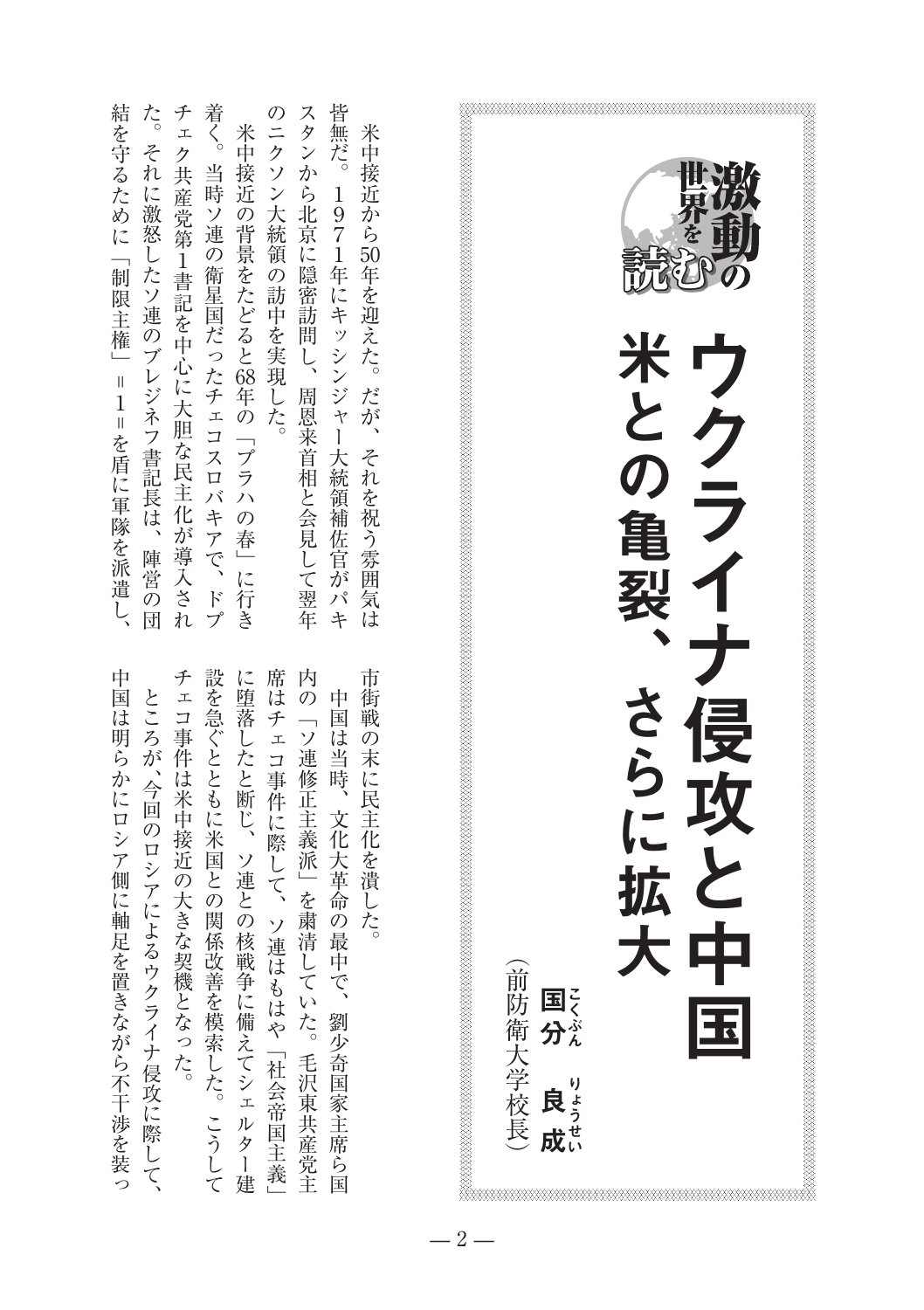

米国との関係の機会を自ら放棄することになっていることになっていることになっていることになっていることになっていることになっていることになっていることになっていることになっていることになっていることになっていることになって 、その結果、 その結果、 その結果、 その結果、 その結果、 その結果、 その結果、 その結果、 その結果、 その結果、 その結果、 その結果、 その結果、 その結果、 その結果、 その結果、 その結果、 その結果、 その結果、 その結果、 その結果、 その結果、 その結果、 その結果、 その結果、 その結果、 その結果、 その結果、 その結果、 その結果、 その結果、 その結果、 その結果、 その結果、 その結果、 その結果、 その結果

米国との関係改善の絶好の機会を自ら放棄することとなっ

1連の非難決議でも「棄権」を表明し、その結果、

てい

 $\mathcal{Z}_{\circ}$ 国

北京冬季五輪開幕に合わせて訪中したプーチン露大統領(左)との会談に 臨む習近平·中国国家主席=北京で2月4日、AP

場合は外国なの こと、そして香港もすでに政治的統制下に置き、 や新疆ウイグル自治区 平国家主 仲介役を引き受ける意思は毛頭なかったが、世界から中国 構 からである。中国はもとよりロシア寄りで北大西洋条約機 シアに移り、米国すら中国に仲介役を求めるようになった 事侵攻に戸惑ったようだが、 するため訪中した。 備の一環だろうか、北京冬季オリンピックの開会式に を米国の「陰謀」と報道してい た。それどころか、 組み込まれているという点に違いはあるが、 芽を根こそぎ引き抜いたことがそれである。 のもとに置き、 の去就が注目されることに悪い気はしなかった。 かったという。 問題の本質に、組み込まれているという点に違いはあるが ものには外国のこれらの地域は特に関する場合があります。 ウクライナの。芽を根こそぎ引き抜いたことがそれである 民主化の、そして香港もすでに政治的統制下に置き、こと 分離の動きをあらかじめ断ち切っておいた、のもとに置き や新疆ウイグル自治区などの地域をすでに強力な監視体制 チベット自治区。平国家主席を評価する声があったという 。これは、これは、これは、これは、これはしなかった。 こうしょう こうしょう しょうしょう 世界から中国、仲介役を引き受ける意思は毛頭なかったが 中国はもとは、日本の地下の北大西洋条約機能。からである。 米国などの キャラン かいしゅう かいしゅう かいしゅう かいしゅう かいしゅう かいしゅう かいしゅう かいしゅう かいしゅう かいしゅう かいしゅう かいしゅう かいしゅう 下野では、そのように戸影のように下野では、そのように戸影のように戸影のように戸影のように戸影のように戸影のように、 中国はアルバーの軍。するため、ロシアの後の軍。するため、日本の軍。 化大学 ポリンピック はっきょう はんしゅう しゅうしゅう しゅうしゅう しゅうしゅう しゅうしゅう しゅうしゅう しゅうしゅう しゅうしゅう しゅうしゅう しゅうしゅう 。と、 いちのこと しょうしょう しょうしょう しょうしょう しょうしょう しょうしょう しょうしょう しょうしょう しょうしょうしょう しょうしょうしょう しょうしょう 中国の国内メディアは連日今回の事態、それどころが、それどころが、それどころが、それどころが、それどころか。ただ、それどころか。ただ、それどころか。ただ、それどころか。ただ、それどころか。ただ、それどこ さらに、 というのも、 ウクライナ侵攻に先立って、 注目を浴びた去 習近、中国内部にはウクライナ情勢と比較して、さらに 軍事侵攻によって世界の批判が中国からロ、というのも プーチン露大統領は事前準、ウクライナ侵攻に先立って 作品 こうしょう こうしょう こうしょう こうしょう こうしゃ こうしゃ こうしゃ こうしゃ こうしゃ こうしゃ アイ・プライン 席を評価する声があったとい 中国内部にはウクライナ情勢と比較して、 このうち かいしゃ こうしゅう かんきょう しゅうしょう しょうしょう 軍事侵攻によって世界の批判が中 に対し中国のこれらの地域はすでに国 分離の動きをあらかじめ断ち切ってお 中国は予期しないロシアのその 中国 就 などの地域をすでに強力な監視 :の国内メディ 内部では好意的な反応も多 プーチン露大統領は事  $\zeta$  $\zeta$ アは連日今回 チベット自 ゥ 問 円題の クライ 民主化 国 本 後 か  $\sigma$ 平質に 丙に 体 習近  $\ddot{6}$ の軍 1参列 事 ナ  $\overline{V}$ 治 前 た。  $\mathcal{O}$ 熊  $\mathcal{O}$ た 制 区  $\Box$ 進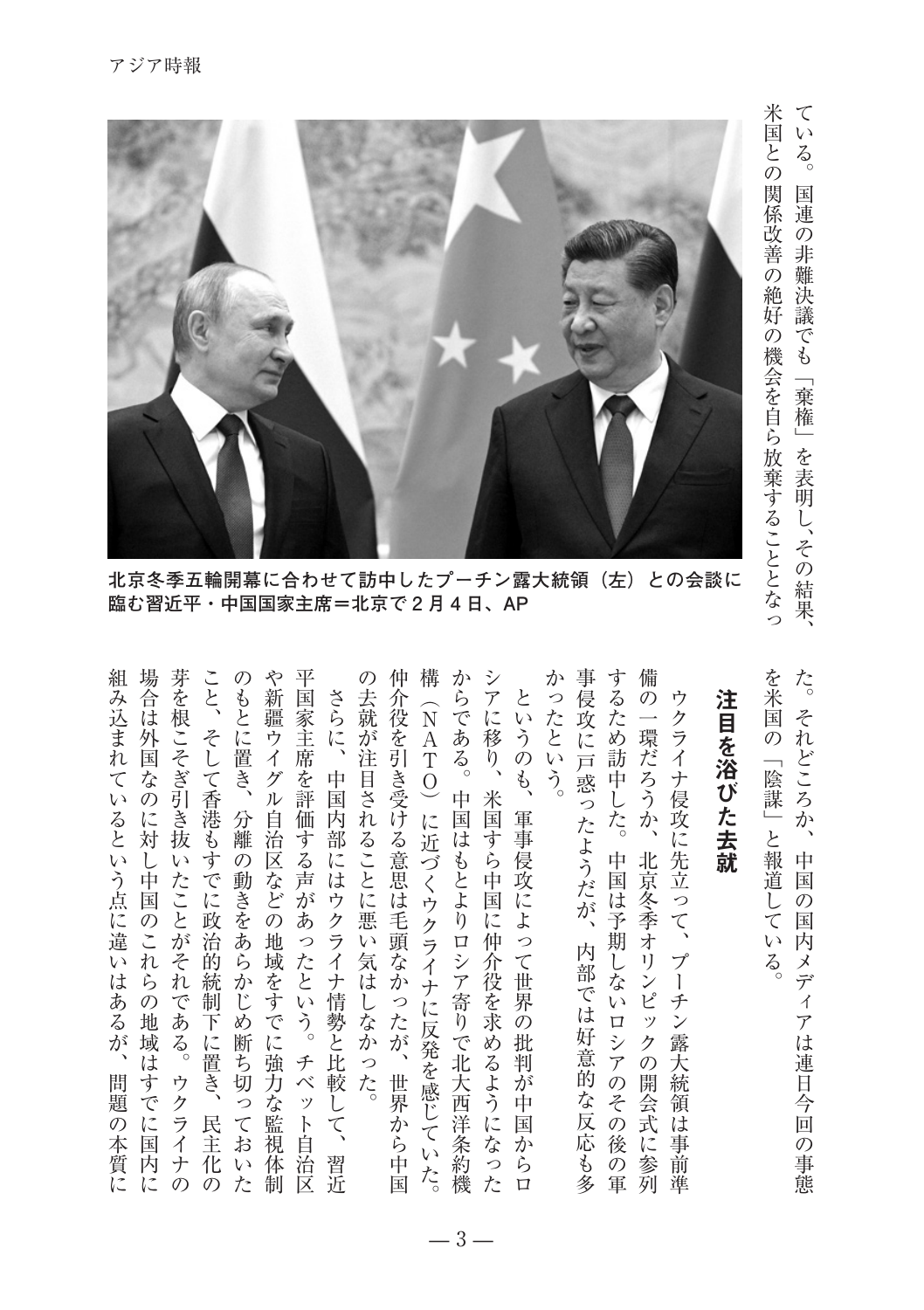| おいて両者は類似している。                                     | らに拡大するとは歴史の皮肉としか言いようがない。現在、                              |
|---------------------------------------------------|----------------------------------------------------------|
| める不干渉姿勢                                           | 米中間の最大の対立点は共産党体制と台湾問題の二つだ。                               |
| 強                                                 | 前者について言えば、<br>70年代から80年代、<br>米国は中国<br>$\sigma$           |
| ところが、その後の状況は逆転する。ロシアがウクライ                         | 政治体制を変えられるとは考えていなかった。キッシン                                |
| ナとの戦闘でサイバー戦を含めて苦戦を強いられ、しかも                        | ジャー氏は中国をソ連に対抗する一つのパワーとして見て                               |
| 民<br>間人虐殺などの行為が白日のもとにさらされるなかで、                    | L)<br>た。                                                 |
| 中国は微妙に内政不干渉の立場をより強めているように見                        | 中国を米国的な社会に変えられると思い始めたのは、90                               |
| える。                                               | 年代のクリントン政権の「エンゲージメント(関与)」政                               |
| もともとウクライナ問題は中国にとって直接的な関心事                         | 策以降である。それは天安門事件とソ連崩壊を直視した鄧                               |
| ではない。中国が進める「一帯一路」の要衝ではあるが、                        | 小平が「南巡講話」=2=を経て社会主義市場経済にかじ                               |
| 国<br>境を接しているわけでもなく、経済的な結びつきも強く                    | を切ったことが大きかった。市場経済から資本主義、<br>そし                           |
| なく、<br>宗教的な絡みも少ない。<br>中国の最大の関心は、何と                | て民主主義へ、中国でも多くの人がそう仮想した。                                  |
| いっても今秋の党大会における習氏の権力継続である。そ                        | ところが現在の中国では鄧小平の名前すら触れたがら                                 |
| れ<br>へ向<br>:けての人事抗争も続いている。                        | ず、社会主義市場経済の成立からも30周年なのに皆が口<br>ど                          |
| 今回の中国の対応は我々に極めて残念な記憶を残した。                         | つぐみ、「改革・開放」も多言しない。代わりに「共産党                               |
| ロシアの他国への侵略や民間人に対する虐殺を黙認し、そ                        | 指導」と「マルクス主義」を強調する。今後、米中間で経                               |
| れ<br>を停止<br>もしくは抑制させるような発言や行動を示さな                 | 済的に一定の改善がありうるとしても、<br>政治・安保面での                           |
| $\sqrt{ }$<br>$\circ$<br>ロシアも中国も国連安全保障理事会で拒否権を有する | 妥協は難しい。                                                  |
| 超大国であり、こうした態度は世界の無力感を増幅させて                        | 後者の台湾問題との関連で、ウクライナ問題への軍事介                                |
| V١<br>$\frac{2}{3}$                               | 入を諦めた米国を見て、当初中国は喜んだ。だがウクライ                               |
| 「接近50年」<br>の皮肉                                    | ナと台湾では歴史的経緯が違う。米国もこの点を強調して<br>いる。しかもウクライナはロシアと陸続きの隣国だが、台 |
| 米中接近50年の記念すべきこの年に、米中の裂け目がさ                        | 湾海峡では最低でも130㌔離れている。中国軍による上                               |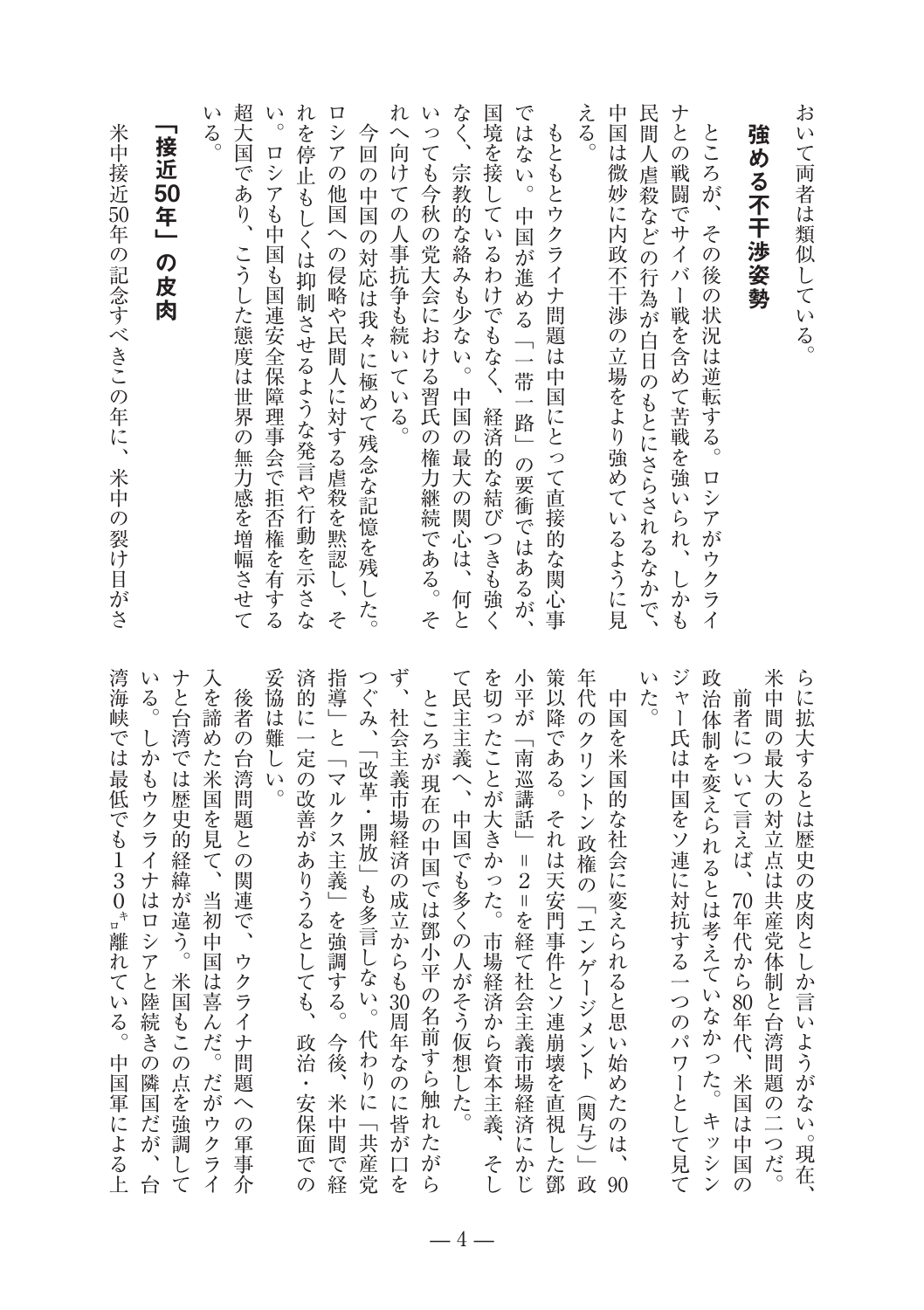

## 国分良成(こくぶん・りょうせい)氏

慶応大大学院修了、法学博士。慶応大で東アジア研究所 長、法学部長などを歴任。2012年から21年まで防衛大 学校長。現代中国論、東アジア政治。1997年アジア・太 平洋賞特別賞、04年サントリー学芸賞、17年樫山純三賞。 日本防衛学会会長、日本国際政治学会元理事長。

| 論<br>か<br>らすれば、<br>今回<br>$\overline{\sigma}$<br>$\Box$<br>シ<br>$\mathcal{T}$ | レ<br>ニン主義や社会主義理 | 国<br>と<br>和<br>解<br><b>^した。</b><br>$\blacktriangledown$<br>ル<br>ケ<br>ス | 断<br>罪<br>Ļ<br>、対ソ抑<br>止の<br>た<br>め米 | $\tau$<br>ソ<br>連を<br>「社会帝国主義」 | 毛<br>沢<br>5東はチ<br>$\mathbf{r}$<br>一コ事<br>件<br>に<br>際 | 何<br>f<br>できな<br>いだろう。 | 国軍<br>-も習氏<br>ハの指示.<br>な<br>し<br>に<br>は | が<br>違うのだという。<br>恐<br>ら<br>中 | て<br>Λ,<br>と<br>そ<br>こ | 長<br>が<br>いる米軍や自衛隊,<br>に<br>な<br>っ | げ<br>$\zeta$<br>緊急時には現場<br>$\mathcal{O}$<br>部<br>隊 | 的<br>軍<br>を<br>挙 | ン<br>氏<br>事指揮系統の問題を<br>義 | 陸将<br>は<br>$\lambda$<br>指<br>$\tau$<br>プ<br>$\Box$<br>チ | を露呈した<br>いか<br>4令をすべ<br>自<br>衛<br>隊<br>$\mathcal{O}$<br>元 | 今回<br>ロシア軍は<br>ぶなぜ<br>弱<br>$\tilde{\mathcal{S}}$ | $\mathcal{O}$<br>安定は<br>維持できるの<br>か<br>$\circ$ | 間<br>新疆ウ<br>ィ<br>グ<br>ルや<br>チ<br>$\sim$ .<br>ッ<br>F | の<br>士<br>気<br>は大丈夫<br>なの<br>ゕ<br>そ<br>$\mathcal{O}$ | 国<br>軍<br>で<br>$\overline{\phantom{0}}$<br>台湾統<br>$\longrightarrow$<br>$\overline{\phantom{0}}$<br>に<br>向<br>け<br>$\tau$ | を生む。<br>一人っ子だら<br>ら<br>l<br>$\mathcal{O}$<br>中 | 陸<br>作<br>戦<br>$i\pm$<br>$\zeta$<br>犠<br>牲 |
|------------------------------------------------------------------------------|-----------------|------------------------------------------------------------------------|--------------------------------------|-------------------------------|------------------------------------------------------|------------------------|-----------------------------------------|------------------------------|------------------------|------------------------------------|----------------------------------------------------|------------------|--------------------------|---------------------------------------------------------|-----------------------------------------------------------|--------------------------------------------------|------------------------------------------------|-----------------------------------------------------|------------------------------------------------------|--------------------------------------------------------------------------------------------------------------------------|------------------------------------------------|--------------------------------------------|
|------------------------------------------------------------------------------|-----------------|------------------------------------------------------------------------|--------------------------------------|-------------------------------|------------------------------------------------------|------------------------|-----------------------------------------|------------------------------|------------------------|------------------------------------|----------------------------------------------------|------------------|--------------------------|---------------------------------------------------------|-----------------------------------------------------------|--------------------------------------------------|------------------------------------------------|-----------------------------------------------------|------------------------------------------------------|--------------------------------------------------------------------------------------------------------------------------|------------------------------------------------|--------------------------------------------|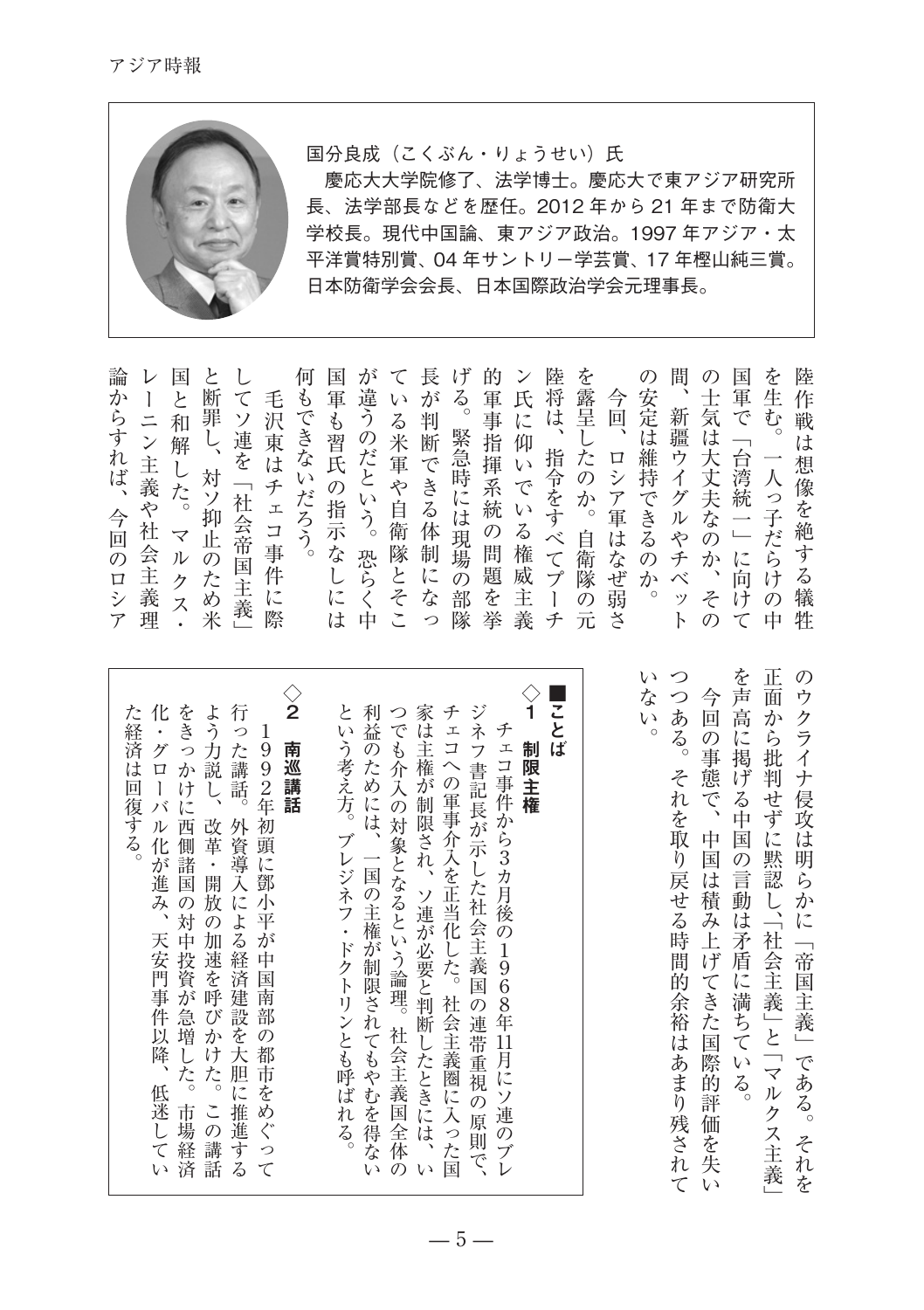anything to stop or limit those actions. Both Russia and China are superpowers with veto power in the U.N. Security Council, and this attitude has amplified the world's sense of helplessness.

It is nothing short of an irony of history that in this commemorative year of the 50th anniversary of U.S.-China detente, the rift between Washington and Beijing has widened even further. Currently, the two biggest bilateral points of contention are China's Communist Party system and the Taiwan issue.

Regarding the former, in the 1970s and 1980s, the U.S. did not believe that the Chinese political system could be changed. Kissinger saw China as one power that could counter the Soviet Union.

That did not begin to change until the Clinton administration's "engagement" policy in the 1990s, when President Bill Clinton began to believe that China could be transformed into a society similar to America's. This was largely due to Chinese leader Deng Xiaoping's decision to turn to a socialist market economy, as expressed in his 1992 "Southern Tour" speech. Deng made the move after carefully examining lessons from the 1989 Tiananmen Square incident of crushing pro-democracy demonstrators and the collapse of the Soviet Union. From a market economy to capitalism and then to democracy -- this was the vision of many people in China back .then

However, in China today, people don't even want to mention the name of Deng Xiaoping, and despite the 30th anniversary of the establishment of the socialist market economy, everyone is tight-lipped about it, and Deng's "reform and opening up" policy is not talked about often. Instead, they emphasize "Communist Party" leadership" and "Marxism." Even if some future improvement is possible on the economic front between the U.S. and China, it will be difficult to compromise on the political and security fronts.

In relation to the Taiwan issue, China was initially pleased to see the U.S. give up direct military intervention in the Ukraine war. However, Ukraine and Taiwan have different historical backgrounds. The United States also emphasizes this point. Moreover, Ukraine shares a land border with Russia, but China and Taiwan are separated by the 130-kilometer-wide Taiwan Strait. A landing operation by Chinese forces would cause unimaginable casualties. With the Chinese army full of families' only children, would they be able to maintain the morale needed for the supposedly deadly battle of unifying Taiwan with the mainland? Would they be able to maintain stability in the Xinjiang Uyghur region and Tibet during Taiwan operations?

In the Ukrainian invasion, the Russian military's weakness was exposed. It stems from its authoritarian Defense Forces (SDF) general. This is different from the U.S. military and the SDF, which have a system that command structure that relies on Putin's command for all its actions, according to a former Japanese Selfallows unit commanders in the field to make their own decisions in contingencies, he said. Perhaps the Chinese military would not be able to do anything without President Xi's instructions.

Mao Zedong condemned the Soviet Union's "social imperialism" at the time of the Czech incident, and made peace with the U.S. to deter the Soviet Union. From the perspective of Marxism-Leninism and socialist theory, Russia's recent invasion of Ukraine is clearly "imperialism." But this time around, China tacitly approves of the Russian action without direct criticism, while loudly proclaiming "socialism" and "Marxism." Beijing's words and actions are full of contradictions.

China is losing the international reputation it has built up over the years. There is not much time left to regain it.

(By Ryosei Kokubun, former president of the National Defense Academy of Japan)

Ryosei Kokubun received his PhD in law from Keio University. He served as the dean of the Faculty of Law and Politics and the director of the Institute of East Asian Studies at Keio, and was the president of the National Defense Academy of Japan from 2012 to 2021. Awards he won include the Asia Pacific Award's special prize in 1997, the Suntory Prize for Social Sciences and Humanities in 2004, and the Junzo Kashiyama prize in 2017. He is the president of the Japan Society for Defense Studies and a former president of the Japan Association of International Relations (2006-2008).